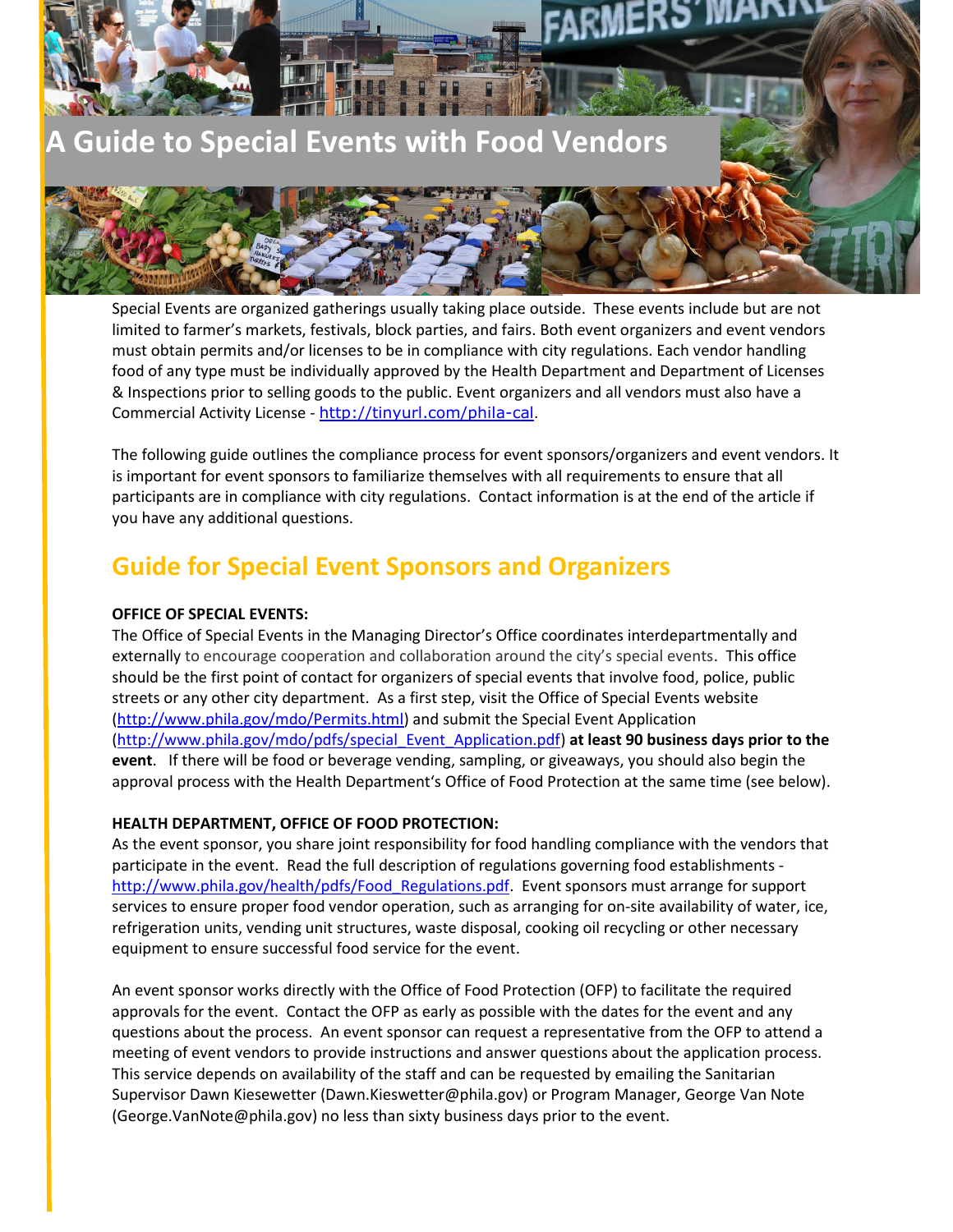The sponsor of a special event must complete and submit the following to the Office of Food Protection at least **30 business days prior to the date of the event**:

- 1. A Special Event Sponsor Application http://www.phila.gov/health/pdfs/Sponsor%20Special%20Event%20App%20201 2[1].pdf
- 2. A \$78.00 sponsor fee paid by money order or cashier's check made out to "Philadelphia Health Dept. – E.H.S."
- 3. A list of all event food operations, along with a plot plan showing the proposed location of each food operation.
- 4. Along with the list of vendors, the sponsor must submit a Temporary Special Event Food Operation Application - http://www.phila.gov/health/pdfs/Temporary\_SpEvent.pdf and fees on behalf of **each** food operator/vendor participating in the event. These items should be submitted in one complete package at least 30 business days prior to the event. This application is a prerequisite to applying for the necessary food licenses from the Department of Licenses and Inspections.

Once the required information is reviewed and approved, the Health Department will issue the following for each approved vendor:

- 1. "Special Event Food Service Operation Eligibility Certificate" this is proof that their operation has been approved by the department and should be displayed during the event.
- 2. "License Eligibility Report" this document is the prerequisite to obtaining the Temporary Food License from the Department of Licenses & Inspections.

The event sponsor can pick up these documents for all vendors as a package from the Office of Food Protection, take them as a package to the Department of Licenses and Inspections to obtain the Temporary Food Licenses, and then distribute the certificates and licenses to the vendors.

On the day of the event, the Health Department must inspect each food vendor prior to the start of the food handling. Inspection costs incurred by the Health Department will be billed to the event sponsor through the Office of Special Events along with other event costs.

# **LICENSES & INSPECTIONS:**

**1. Commercial Activity License (formerly Business Privilege License) -** http://tinyurl.com/phila-cal Special Event Sponsors are required to obtain a Commercial Activity License unless they are registered with the Revenue Department as a nonprofit.

# **2. Farmer's Market License**

This license is required of any person who organizes, manages and operates a farmers' market where growers and producers of horticultural, agricultural, baked goods or handmade products sell those products directly to the public on designated days and times in a designated Farmers' Market. The application is available on the Public Services Concourse of the Municipal Services Building.

# **3. Amusement License -** https://business.phila.gov/Documents/Licenses/amusement.pdf

This form is required to obtain a license to operate a place of amusement. This includes but is not limited to a street fair or outdoor festival. Within this license are the sub categories of Amusement (annual), Amusement (device), Amusement (permit), Amusement (vehicular), Carnival, and Circus.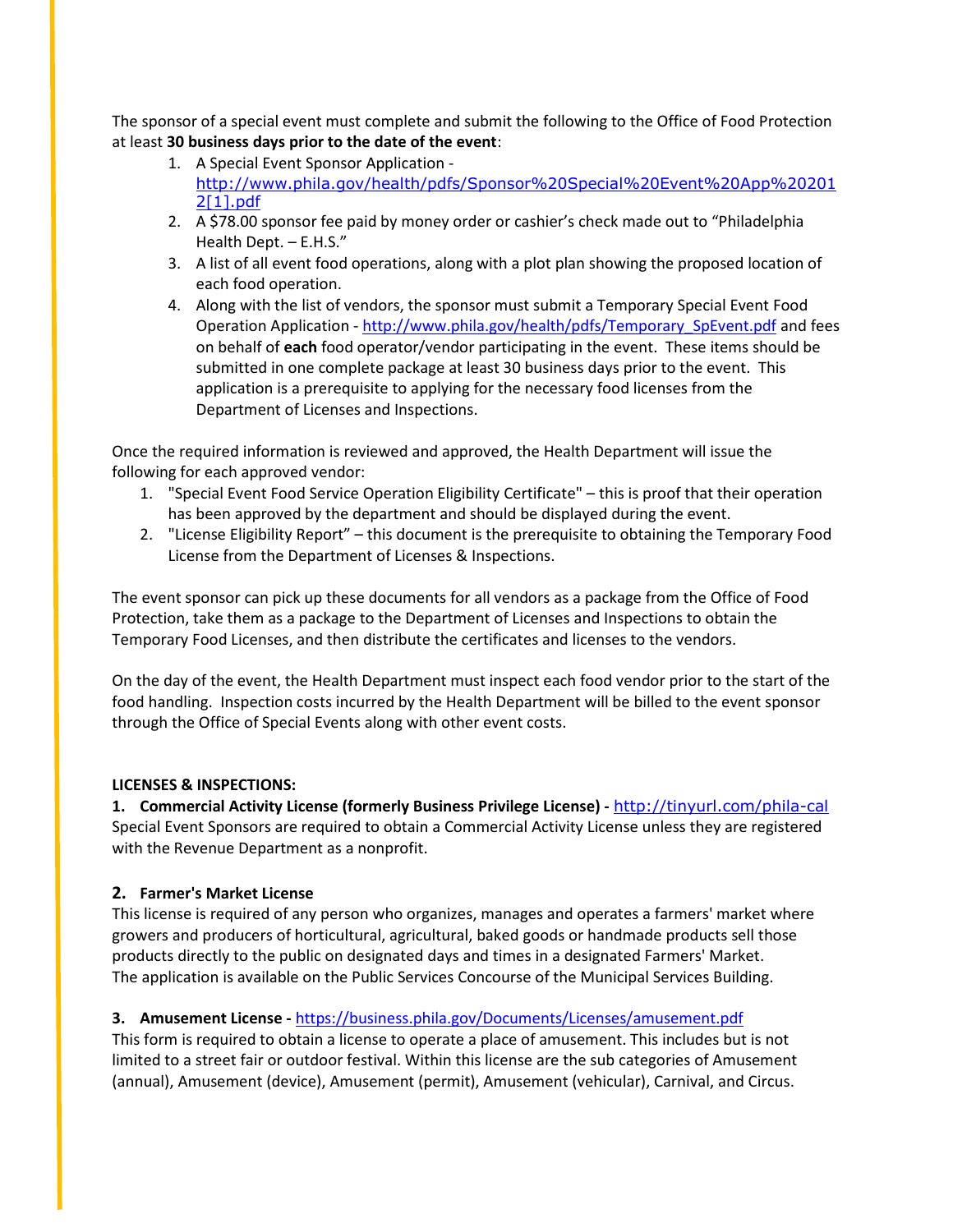# **Guide for Vendors at Special Events**

#### **FOOD VENDORS**

Each vendor selling, providing samples, or providing giveaways of food or beverages of any type must be individually approved by the Health Department, Office of Food Protection. Food Vendors must go through the special event sponsor to participate in an event. The event sponsor can provide information regarding deadlines, fees, or requirements for event participation. Any vendor application submitted to the Office of Food Protection requires the event sponsor's approval and signature.

#### **HEALTH DEPARTMENT – Types of Food Vendors**

**1. Temporary Special Event Vendor -** http://www.phila.gov/health/pdfs/Temporary\_SpEvent.pdf Fees: \$48 to \$150+ based on square footage of operation

The Temporary Food Operation Application is for a food handling operation conducting NO more than 3 events or celebrations in a calendar year. Participants are required to reapply for each event. Participants who wish to operate at more than 3 events/celebrations within a year will be required to obtain a permanent license and meet permanent operation standards.

**2. Permanent Special Event Vendor -** http://www.phila.gov/health/pdfs/PermSpecial\_Event.pdf Fees: \$150

The Permanent Special Event Food Vendor Application is for operators who wish to operate as a Special Event vendor at 3 or more events within a calendar year. Applications must be submitted annually for approval. A Permanent Special Event Vendor must have food safety certification and commercial grade equipment.

# **3. Mobile Vendor**

A mobile vendor can participate in a special event without applying as a Temporary Special Event Vendor if the mobile vendor is operating exactly as approved by the Office of Food Protection under their "Retail Food Non-Permanent Location" License. Any changes to operations or menu require an application as a Temporary Special Event Vendor. All mobile vendors participating in special events should go through the special event sponsor and make sure all licenses are current or renewed by the date of the event.

#### **4. Restaurant/Bar**

To participate in a special event, a restaurant or bar will need to submit a Temporary Special Event Vendor application (http://www.phila.gov/health/pdfs/Temporary\_SpEvent.pdf) for any cooking, preparing, displaying, or storing of food outside of the restaurant's facility approved by the Office of Food Protection. The only change to operations that does not require a Temporary Special Event Vendor application and license is extending the dining area outside of the building for the special event. Please note, offering a temporary extended dining area may require approvals from the Streets Department, Right of Way Unit, 940 Municipal Services Building, Philadelphia, PA 19102, 215.686.5501.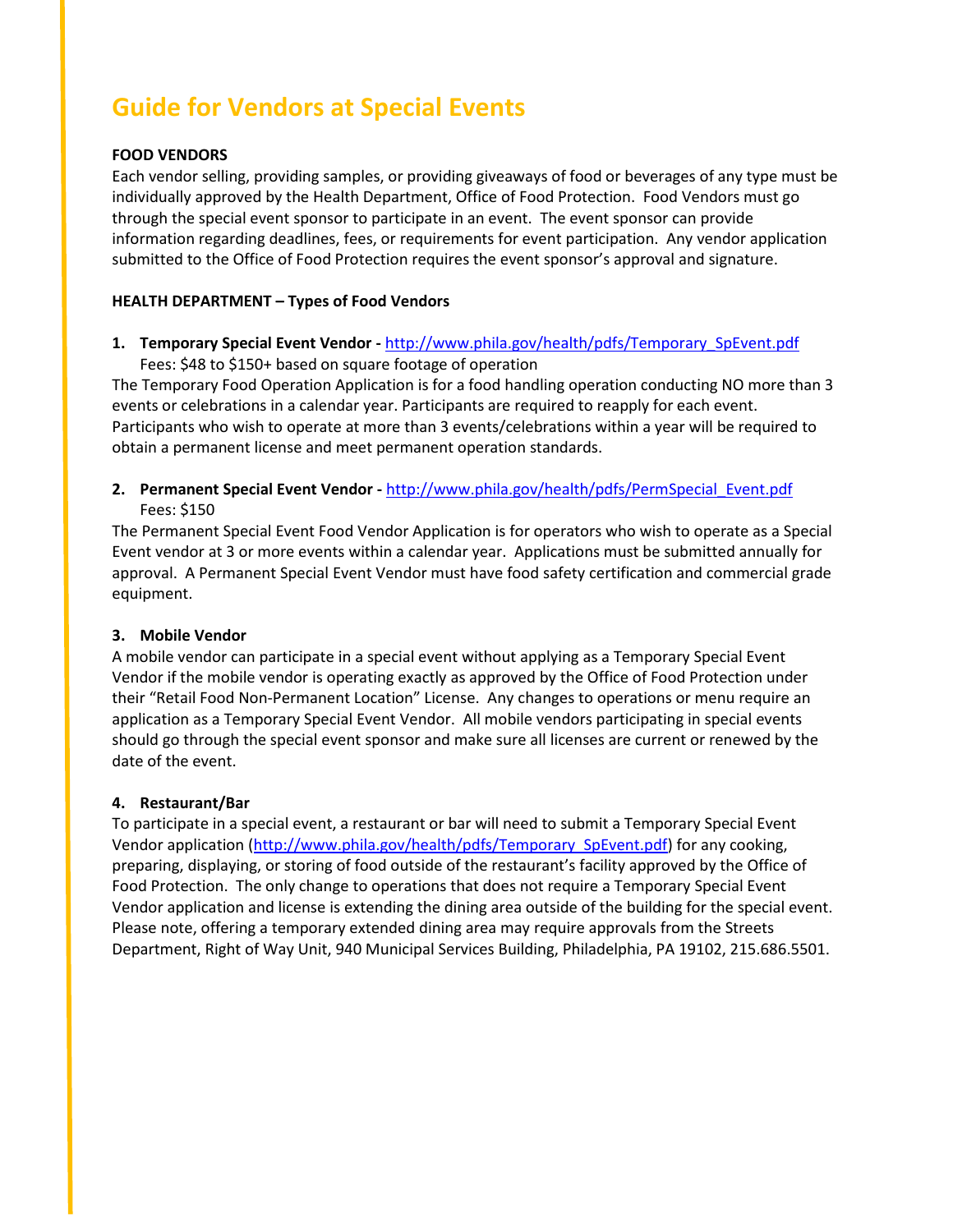#### **DEPARTMENT OF LICENSES AND INSPECTIONS**

Food and beverage vendors must get approval from the Health Department before applying for licenses through the Department of Licenses and Inspections. When approved, the Health Department issues a License Eligibility Report that must be taken to the Department of Licenses and Inspections within 5 business days to apply for necessary licenses. Temporary Food Vendors should go through an event sponsor for these approvals.

Vendors that are not selling food or beverages should go directly to the Department of Licenses and Inspections to apply for the required licenses. All vendors are required to have a Business Privilege License as a prerequisite to all other licenses. Here are the licenses most common to vendors.

**Commercial Activity License (formerly Business Privilege License),** Fee: \$300 Lifetime, (\$50 Annual) Any business operating in the City of Philadelphia must apply for a Commercial Activity License and tax account number prior to all other licenses. http://tinyurl.com/phila-cal

#### **Food Establishment, Retail Non-Permanent Location,** Fee: \$150

This license is required to operate a retail food establishment that is not permanent. This includes vehicles, movable stands, carts, etc. https://business.phila.gov/Documents/Licenses/food.pdf

#### **Temporary Food License,** Fee: \$150

This license is required for one day food sales at an event. (Example: festival, block party, fair) https://business.phila.gov/Documents/Licenses/food.pdf

#### **Pushcart Vendor License,** Fee: \$300

This license required of those who offer merchandise for sale from a wagon, handcart, pushcart or stand. A license is required for any period from one day to one year. Food Establishment, Retail Non-Permanent Location is also required if food will be sold. http://tinyurl.com/phila-pushcartvendor

#### **Motor Vehicle Vendor License,** Fee: \$300

This license is required to offer goods for sale from a wagon, vehicle or conveyance. A license is required for any period from one day to one year. Food Establishment, Retail Non-Permanent Location is also required if food will be sold.

http://tinyurl.com/phila-motorvehiclevendor

#### **Scales License,** Fee \$25

This license is required for the commercial use of a weighing or measuring device. There are four categories of scales. One license is issued for all scales at a location. https://business.phila.gov/Documents/Licenses/scales\_and\_scanners.pdf